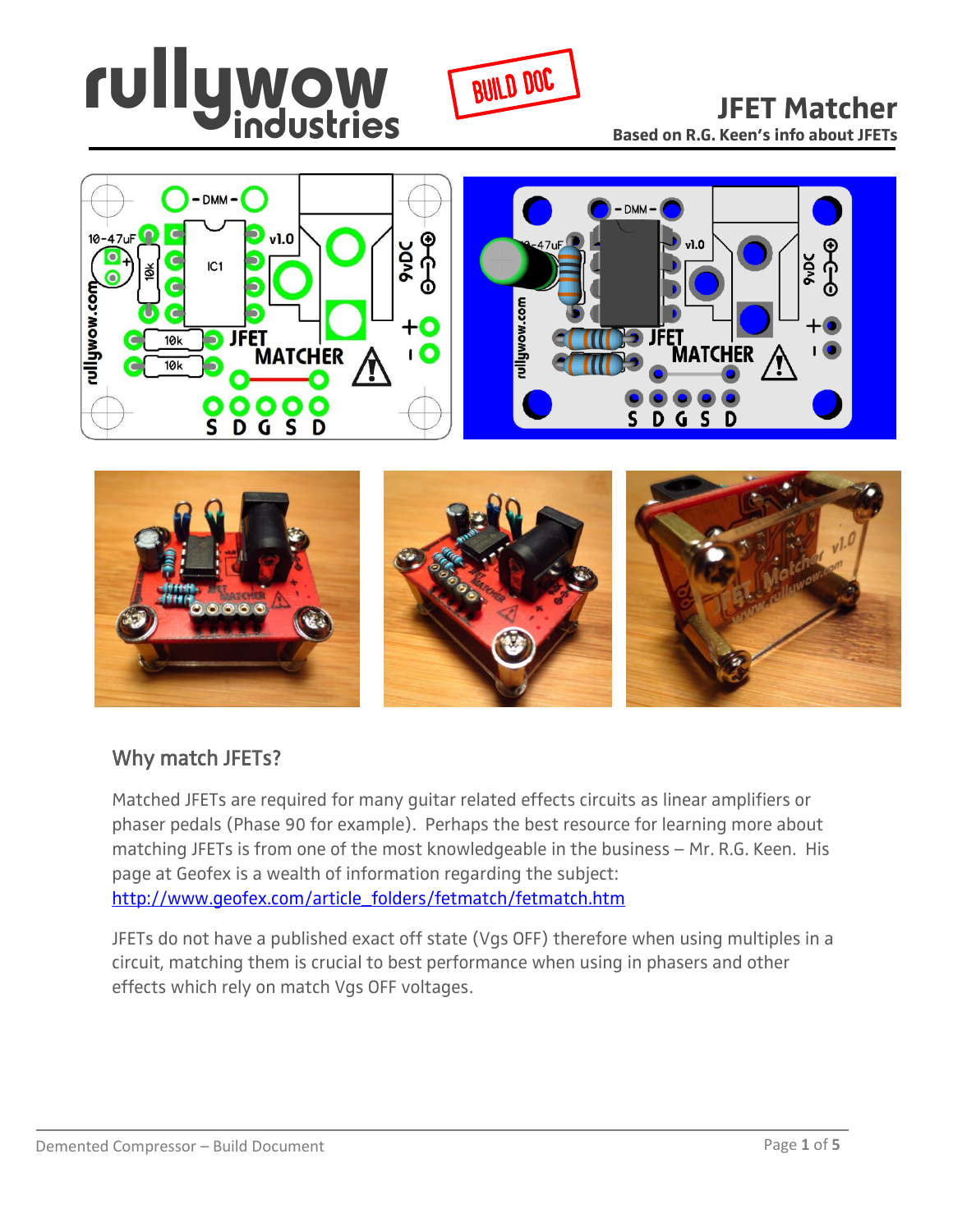### Operation:

The Rullywow JFET Matcher PCB is really simple to use.

- Connect 9VDC either by the DC mount (center negative) jack or to the "+" and "-" pads on the PCB.
- Insert your JFET into the sockets, paying attention to the pinout (D/G/S)
- Measure voltage with your multimeter at the "DMM" test points
- Sort and label your JFETs by voltage (yay!)

#### Assembly:

The PCB is designed to be either etched at home or can be ordered through OSH Park. In either case, you will find four 4-40 mounting holes which you can use to mount the PCB to a backing plate, block of wood etc. to prevent shorts while in use. Or just slap some tape on the backside to prevent shorts.

#### OshPark Link to Order Fabbed PCBs:

[https://oshpark.com/shared\\_projects/tG4sSkqf](https://oshpark.com/shared_projects/tG4sSkqf)

#### Bill of Materials:

- $3qtv 10k$  resistor  $(1/4w)$
- 1qty 10 to 47uF electrolytic capacitor
- 1qty 0.100" header SIL socket (strip of 5)
- 1qty DIL8 Dual Op Amp (any 4558, TL072 etc will work great)
- 1qty DC PCB Mount Jack (Kobiconn style) [optional]
- 1qty PTH Test point 534-5010 [optional]
- 1qty PTH Test point 534-5011 [optional]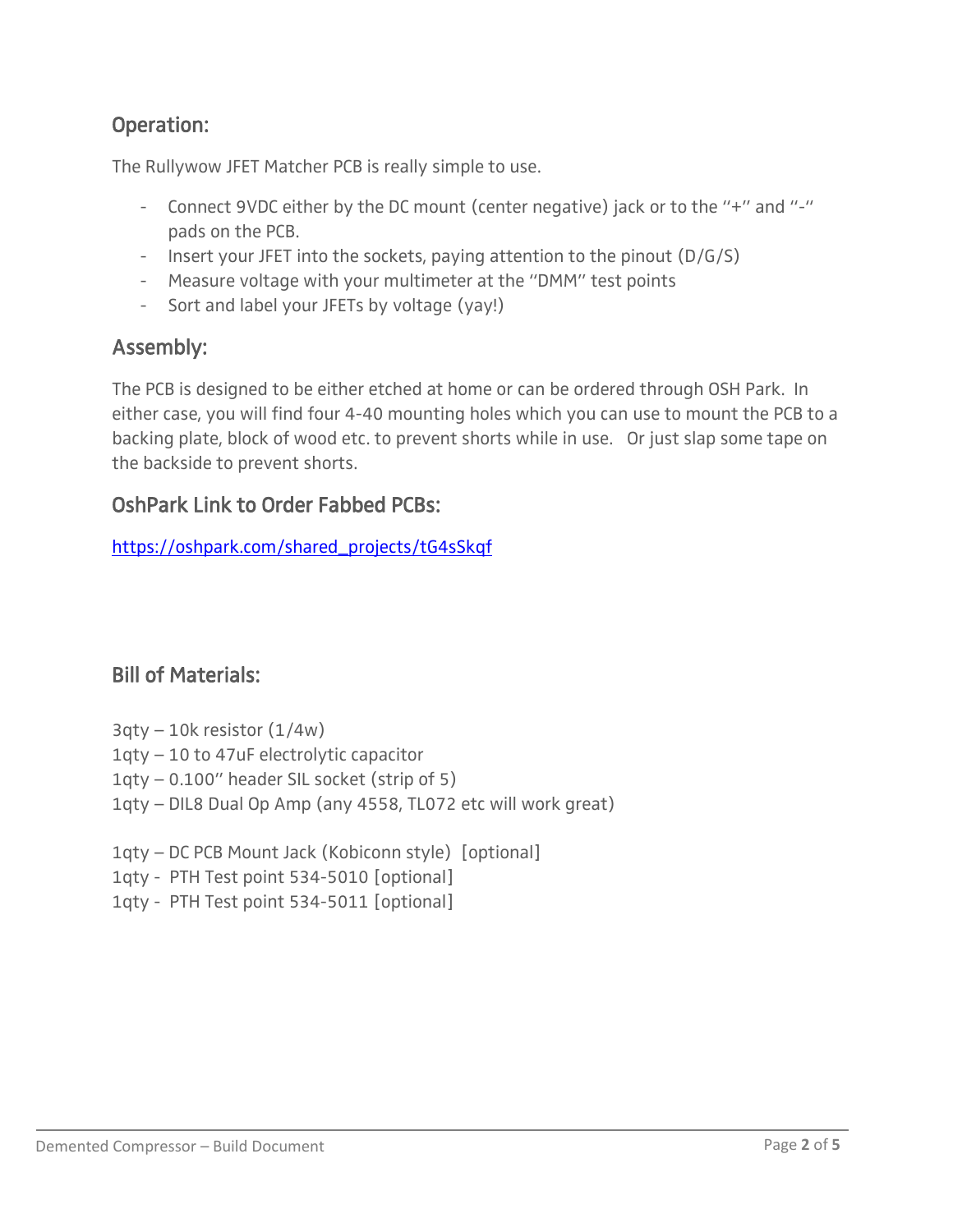Schematic:

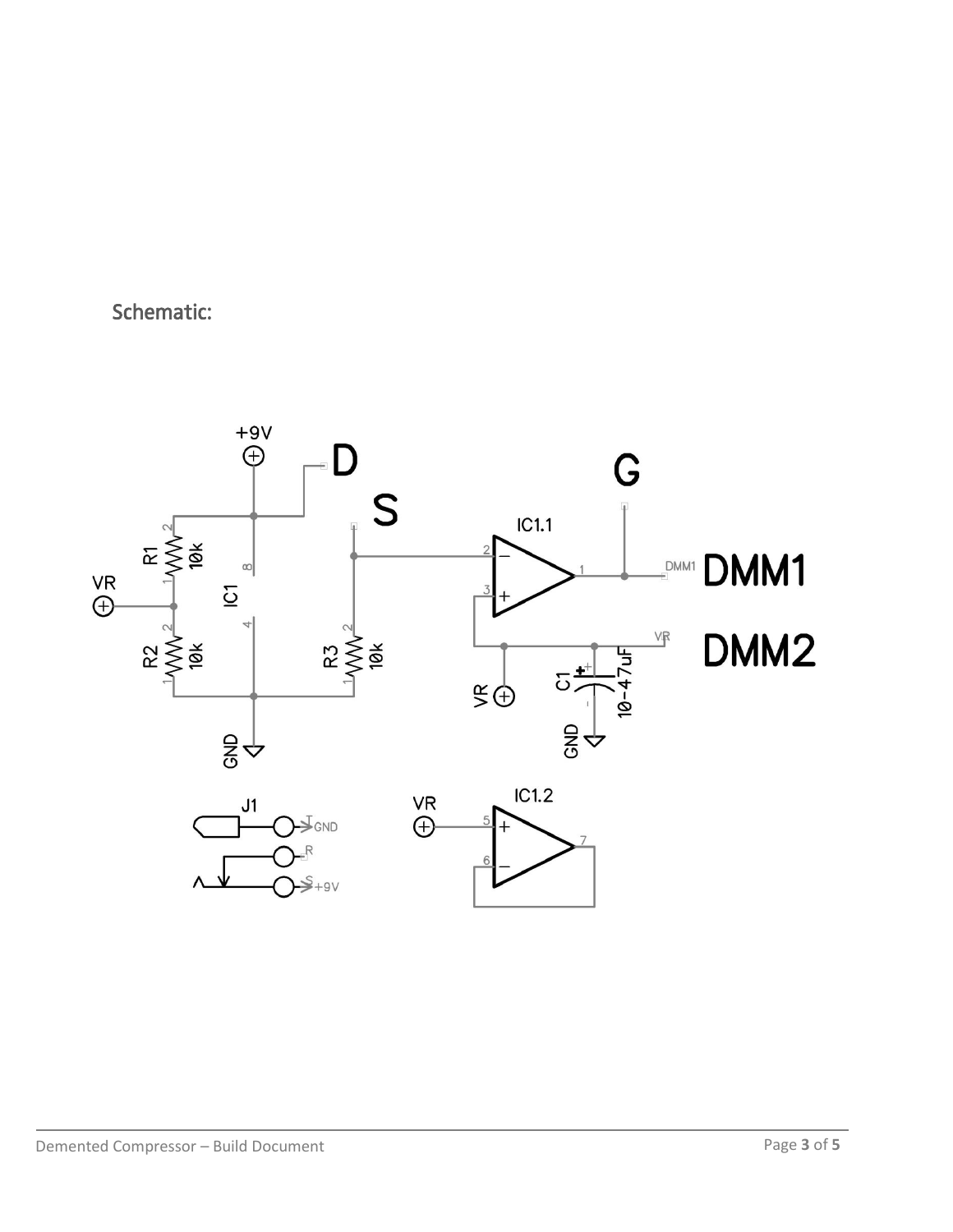PCB Etching Layout:

**PCB dimensions = 1.4" x 1.0"**



PCB Top Silk Screen Layout (optional):

#### **PCB dimensions = 1.4" x 1.0"**



Acrylic Backplate (optional):

**Plate dimensions = 1.4" x 1.0"**